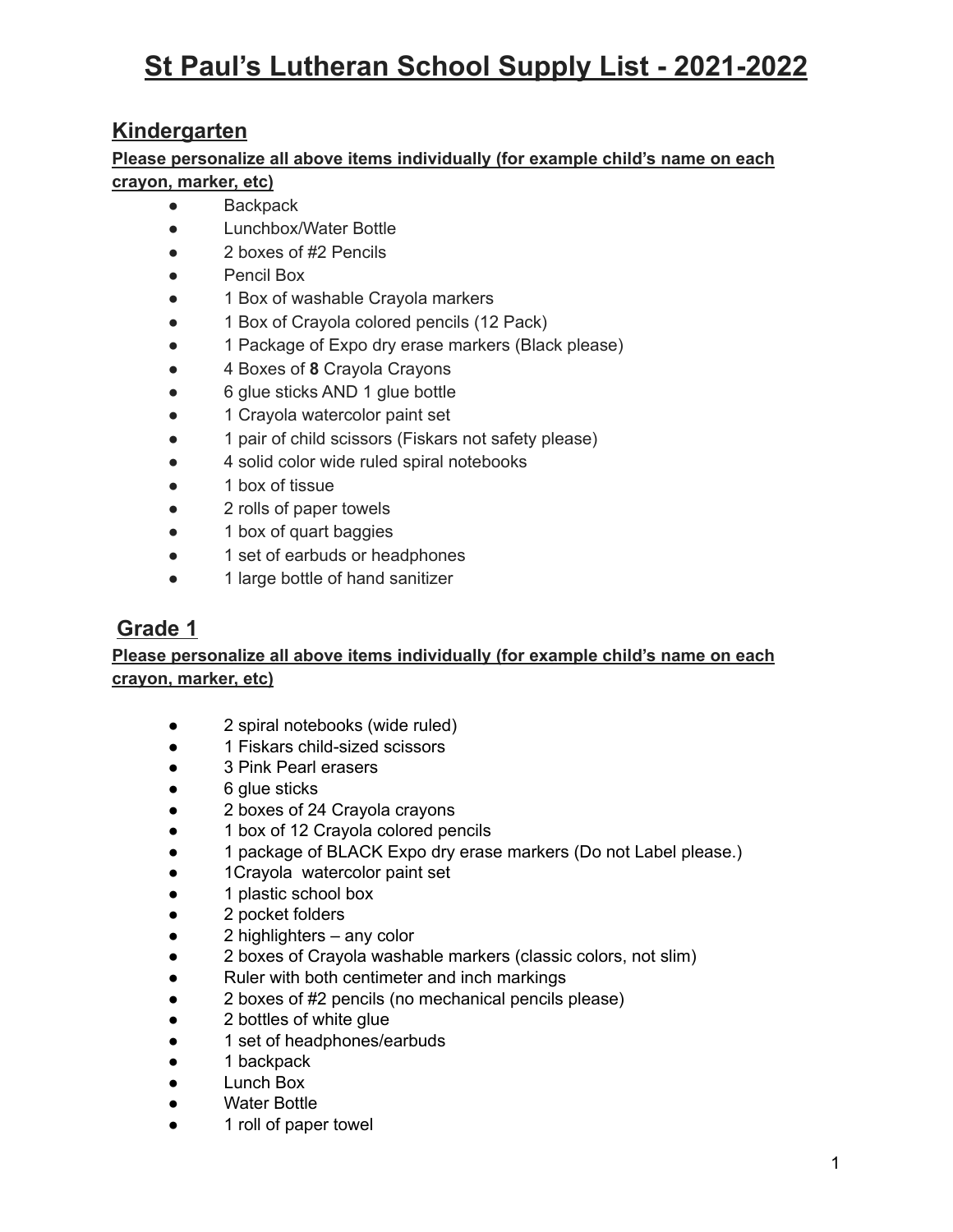- 2 boxes of facial tissue
- 1 package of napkins
- 2 packages of disinfectant wipes
- 1 package quart Ziploc Bags

### **Grade 2**

**Please personalize all above items individually (for example child's name on each crayon, marker, etc)**

- Earbuds or headphones
- 1 school box to store supplies
- 2 packs of #2 pencils (plain colored, no mechanical pencils)
- 2 large erasers
- 8 Elmer's glue sticks
- 1 box of 24 Crayola crayons
- 1 box of 12 colored pencils
- 1 4-pack Expo dry erase chisel markers
- 2 highlighters
- 1 backpack
- Child-sized scissors
- 2 spiral notebooks, wide-ruled 1 red & 1 blue
- 2 pocket folders 1 red & 1 blue
- 2 extra-large book covers (store bought or paper bags)
- 1 pack wide-ruled filler (loose-leaf) paper
- $\bullet$  1 1 inch binder (no larger)
- Items that can be purchased at St. Paul's (religious book order form)
	- **Christian Worship Hymnal**
	- NIV Bible (if already owned, you don't need to purchase a new one)
- 2 large boxes of facial tissues
- 2 bottles of hand sanitizer
- 2 packages of disinfectant wipes
- 1 pack quart Ziploc bags
- 1 roll of paper towels
- 1 large package of napkins (for lunch room)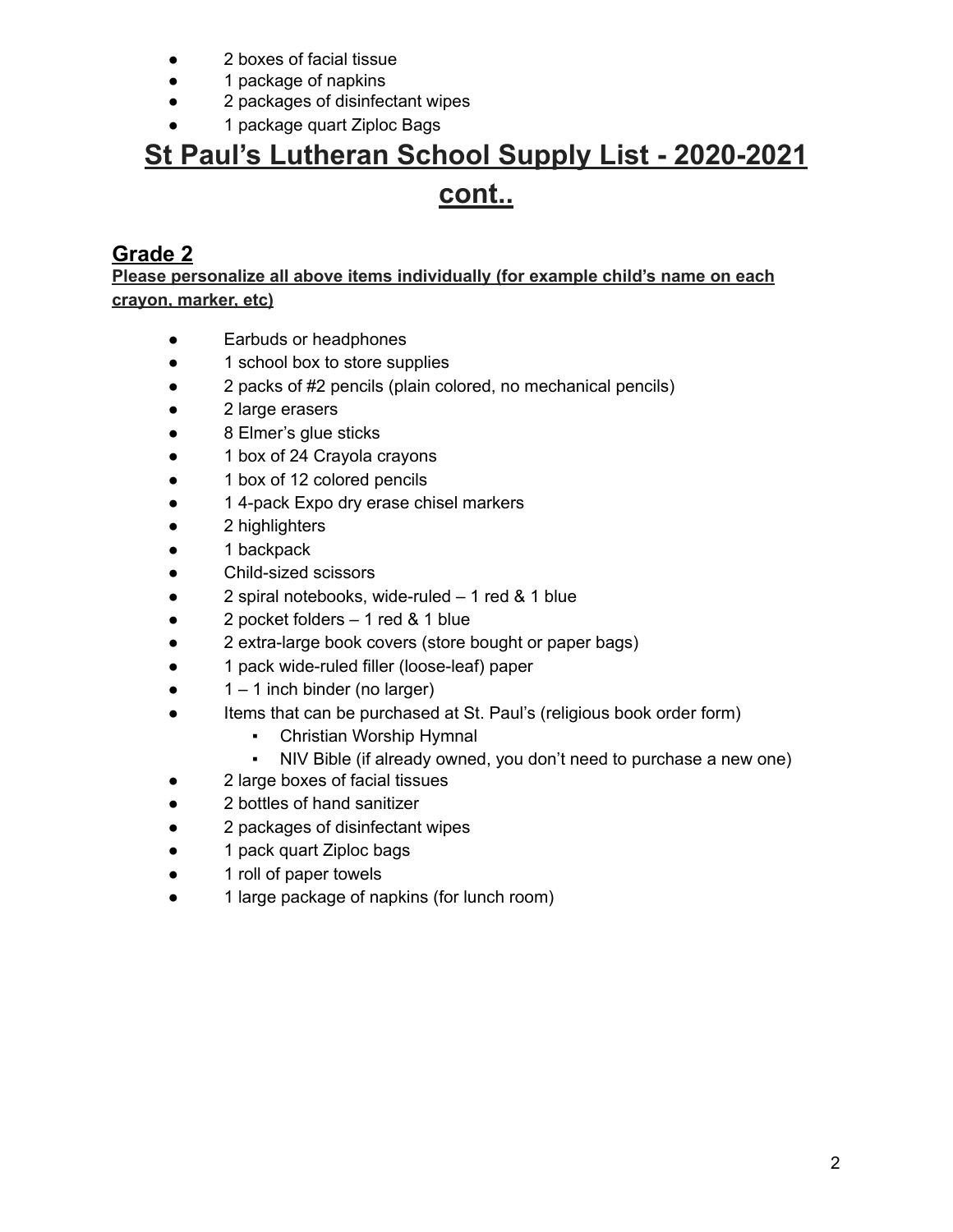#### **Grade 3**

- 1 school box to store supplies
- $\bullet$  10 #2 pencils
- 2 red pens
- 1 large eraser
- 5 glue sticks
- 12 pack colored pencils
- 24 pack crayons
- washable markers (not slim, no large sets)
- 2 dry erase markers
- 1 whiteboard eraser/cloth
- 1 ruler (inch and centimeter)
- headphones / earbuds (You may have some already)
- 1 backpack
- child-sized scissors
- $\bullet$  4 spiral notebooks, wide-ruled  $-1$  red, 1 blue, 1 green, and 1 yellow
- 4 pocket folders 1 red, 1 blue, 1 green, and 1 student choice color
- 1 composition notebook, wide-ruled
- 1 pack wide-ruled loose-leaf paper
- Items that can be purchased at St. Paul's (religious book order form)
	- Christian Worship Hymnal
	- NIV Bible (if already owned, you don't need to purchase a new one)
- 2 large boxes of facial tissues
- 1 small bottle of personal hand sanitizer for personal use
- 1 package of disinfectant wipes
- 1 pack Ziploc bags (any size)
- 1 roll of paper towels
- 1 large package of napkins (for lunch room)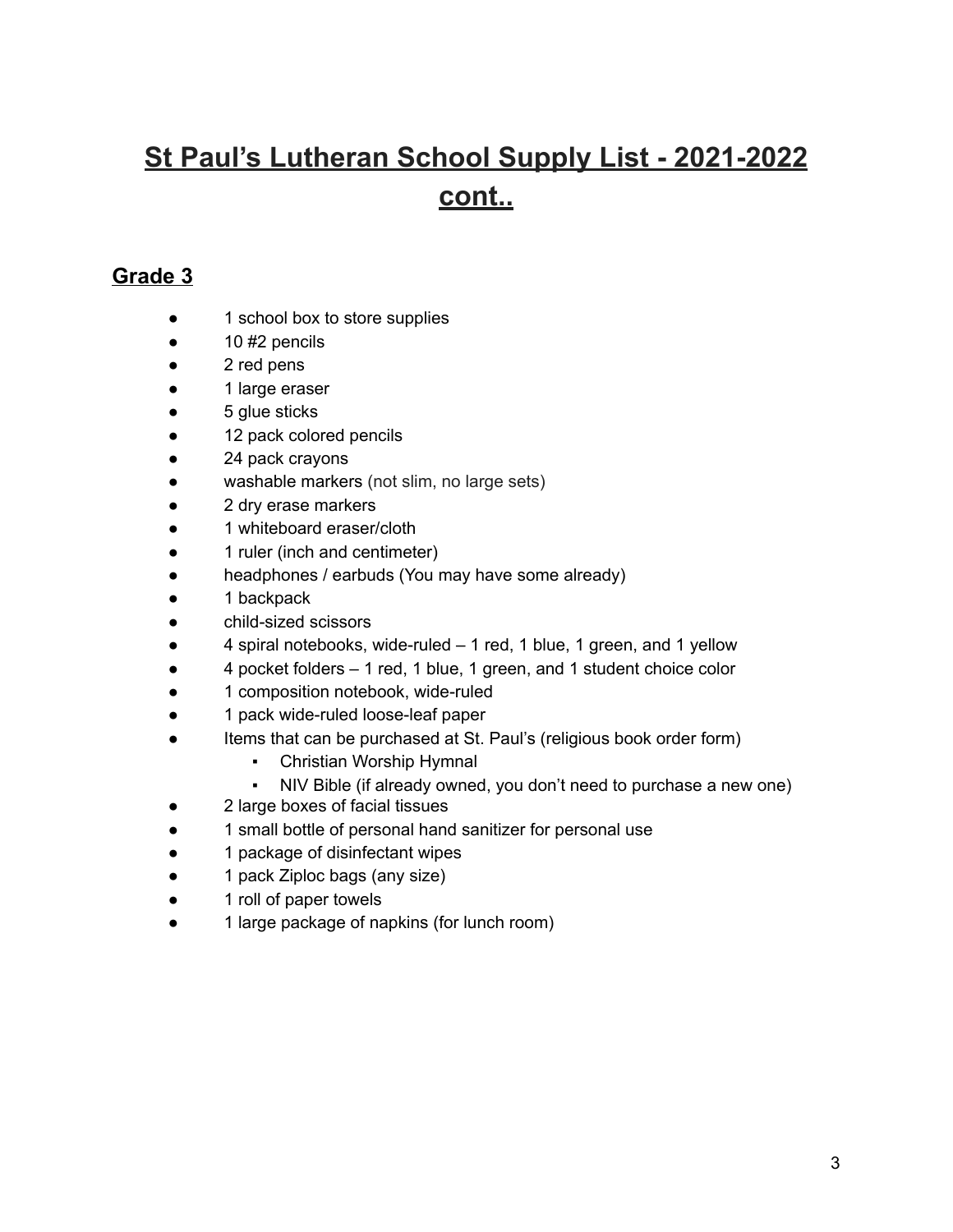#### **Grade 4**

Updated 6/16/21

- 1 backpack
- Lunch Room Supplies (Lunch box, ice pack, personal water labeled)
- 4 spiral notebooks wide ruled (Red, Blue, Green, Yellow)
- 1 composition Book
- 1 package of Wide Lined paper
- 4 Folders (1 blue, 1 green, 2 any design)
- Pencil box container to keep supplies (no larger than 8x5x3)
- 10 #2 pencils or mechanical pencils
- Block eraser (white)
- 5 glue sticks
- Ruler (Inch/Centimeter)
- 2 packages of Expo dry erase chisel markers (no fine tip; no other brand please)
- Scissors
- Washable markers (classic colors, not slim, no large sets)
- 12 pack colored pencils
- 24 pack crayons
- 2 red pens
- 1 small bottle of personal hand sanitizer for personal use
- Items that can be purchased at St. Paul's (religious book order form)
	- Christian Worship Hymnal (red)
	- NIV Bible (if already owned, you don't need to purchase a new one)
- 1 rag for erasing dry erase markers
- Headphones / earbuds (You may have some already)
- 2 boxes of facial tissues
- 1 roll of paper towels
- 1 box of ziploc bags (any size)
- 1 container of disinfecting wipes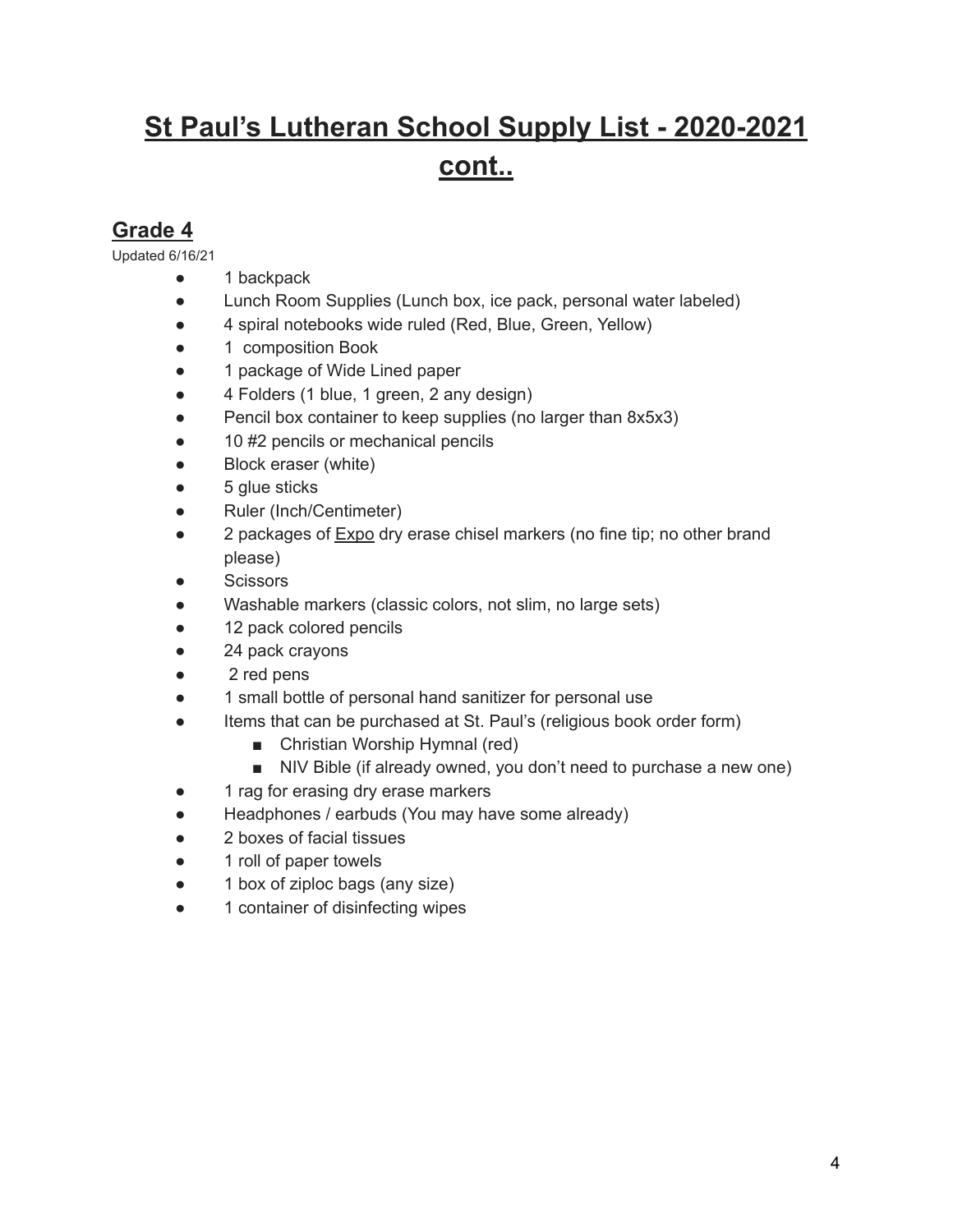### **Grade 5**

- Religious books (see Book Order Form)
- Backpack
- Lunch box/bag
- Water bottle
- 1 inch binder any design
- 2 packs of wide ruled loose leaf paper
- 6 notebooks (Red, Green, Black, Blue, Yellow, Fun color)
- 3 Pocket Folders (three of any color or appropriate design)
- Index cards
- Ruler
- Protractor
- Pack of Highlighters
- 1 package of black expo dry erase chisel markers (no fine tip; no other brand please)
- 1 rag for erasing dry erase markers
- Pack of washable markers
- Pack of colored pencils
- Scissors
- 2 glue sticks
- Pack of pencils mechanical or regular
- 2 pack of erasers
- Pack of red, blue correcting pens (not black)
- 2 containers of disinfecting wipes
- 1 package of paper napkins
- 1 personal-sized container of hand sanitizer
- Headphones / earbuds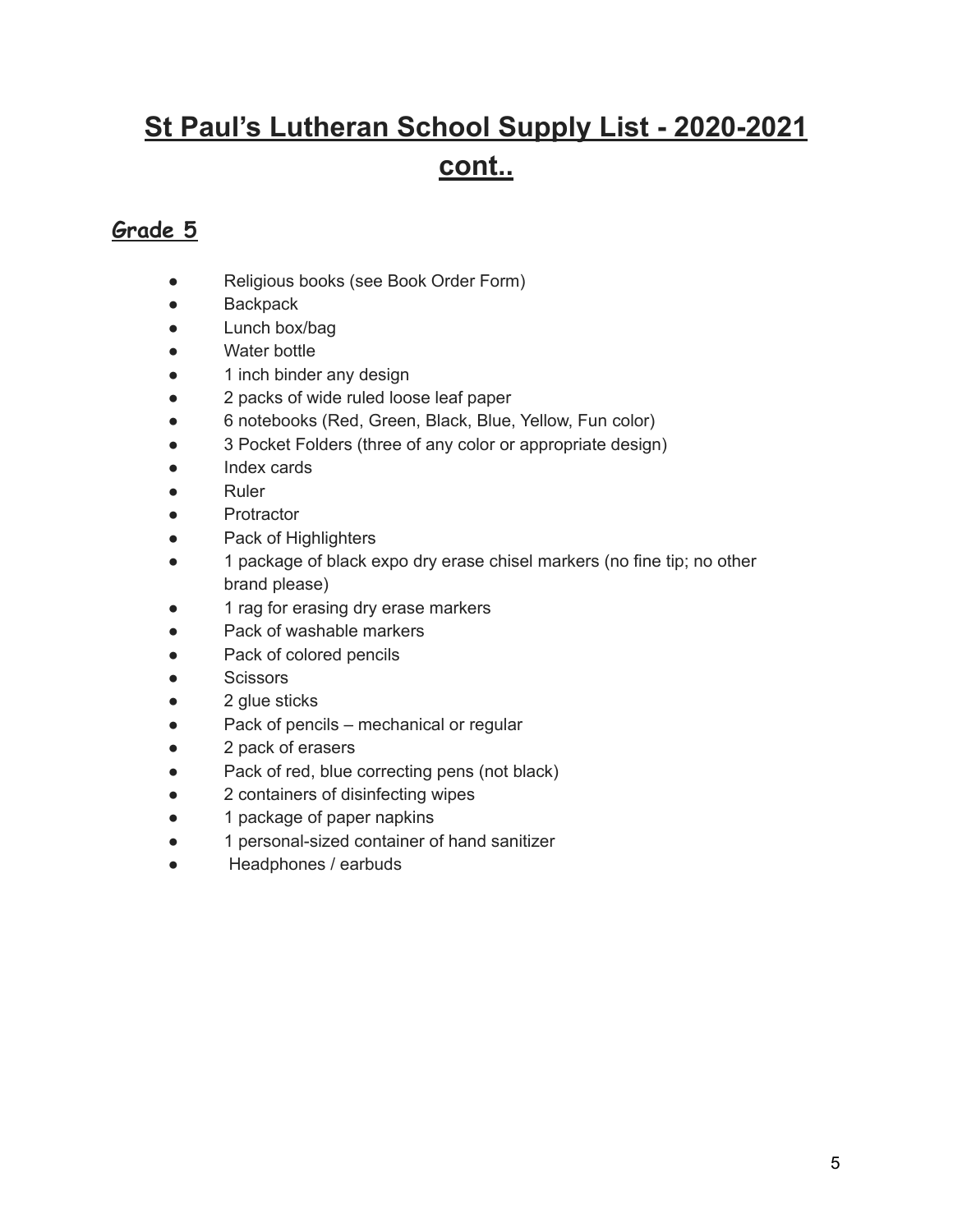### **Grade 6**

Updated 6/4/2021

- Religious books: Bible, Hymnal, Catechism (see Book Order Form)
- a 1-inch binder (any design)
- 1 pack of college ruled loose leaf paper
- 6 college ruled notebooks
- 6 large/jumbo book covers
- 3 pocket folders (any design)
- a ruler (metric/standard)
- a compass and protractor set
- a scientific calculator (at least TI-30)
- a pack of highlighters
- a pack of washable markers
- a pack of colored pencils
- a pack of crayons
- scissors
- 4 glue sticks
- 2 pink erasers
- Pencils (mechanical preferred with correct sized lead)
- Blue or red pens
- whiteboard eraser/rag
- 8 Expo dry erase chisel tipped markers (no fine tip)
- a box of Ziplock style snack bags
- a box of 200+ count Kleenex (for classroom)
- a container of disinfecting wipes (for classroom)
- A clear, see-through water bottle (no water flavoring allowed)
- headphones/earbuds (must be able to fit in desk)
- If your last name starts with:
	- (A-M) 1 Clorox Wipes
	- (N-Z) 1 Hand Sanitizer
- No pencil sharpeners, fidget toys, etc.